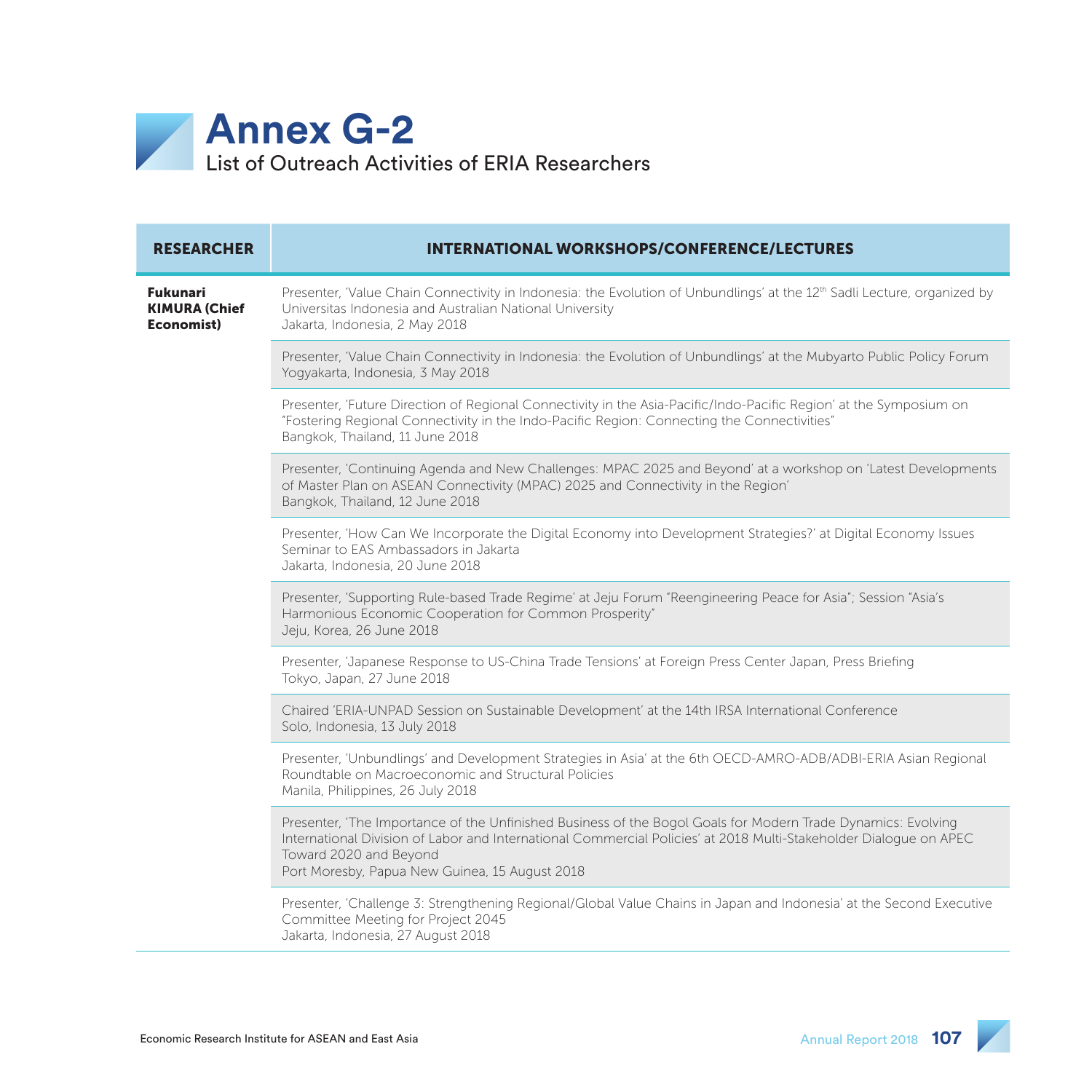| <b>RESEARCHER</b>                                                | <b>INTERNATIONAL WORKSHOPS/CONFERENCE/LECTURES</b>                                                                                                                                                                                                                                                                                                                                        |
|------------------------------------------------------------------|-------------------------------------------------------------------------------------------------------------------------------------------------------------------------------------------------------------------------------------------------------------------------------------------------------------------------------------------------------------------------------------------|
| <b>Fukunari</b><br><b>KIMURA (Chief</b><br>Economist)<br>(cont.) | Participated as a panelist together with Mireya Solis, Pek Koon Heng-Blackburn, Meredith Sumpter, and Shujiro Urata at<br>Brookings Institution "Japan in Asia: Economic Diplomacy in the New Geopolitics"<br>Washington DC, United States, 17 September 2018                                                                                                                             |
|                                                                  | Presenter, 'Technology Transfer/spillover and International Rule Making in the 2nd and 3rd Unbundling' at the WTO<br>Public Forum 2018 - Session 93: Working Session "Who Should Control Technology Transfer for Trade and Economic<br>Growth? Global Economic Integration and Industrial Policy in Emerging Asia" organized by IDE-JETRO and ERIA<br>Geneva, Switzerland, 4 October 2018 |
|                                                                  | Presenter, 'Turbulence in the World Trade Regime and the Japan-EU Economic Partnership' at TCAS Lunchtime<br>Lecture on Economic Reform in Japan and the Japan-EU Economic Partnership Agreement, Trinity Centre for Asian<br>Studies, Trinity College Dublin<br>Dublin, Ireland, 19 November 2018                                                                                        |
|                                                                  | Presenter, 'The EU-Japan EPA and Its Relevance for the Japanese and Austrian Economies'at Bundesministeirum fur<br>Digitalisierung und Wirtschaftsstandort Vienna,<br>Austria, 21 November 2018                                                                                                                                                                                           |
|                                                                  | Presenter, 'Turbulance in the World Trade Regime and the Japan-EU Economic Partnership' at Camara de Comercio e<br>Industria Portuguesa, Seminario Acordo de Parceria Economica UE-Japan<br>Lisbon, Portugal, 23 November 2018                                                                                                                                                            |
|                                                                  | Presenter, 'Keynote: Viet Nam's Role in Promoting Realization of ASEAN Community Vision 2025' at Ministry of Foreign<br>Affairs, Viet Nam, "ASEAN Post 50 and Viet Nam"<br>Ha Noi, Viet Nam, 30 November 2018                                                                                                                                                                             |
|                                                                  | Lead Co-chair, Task Force 8: Trade, Investment, and Globalization at T20 Japan 2019 Inception Conference<br>Tokyo, Japan, 4-5 December 2018                                                                                                                                                                                                                                               |
|                                                                  | Presenter, 'Promoting the Rule-based Trade Regime: the Role of Japan and East Asia' at RIETI-ANU-ERIA Symposium<br>"Asia's Response to the Trade War"<br>Tokyo, Japan, 6 December 2018                                                                                                                                                                                                    |
| <b>Masahito</b><br><b>AMBASHI</b>                                | Discussant, 'Identifying Sri Lanka's Sources of Growth: The Application of Primal and Dual Total Factor Productivity<br>Growth Approaches' by Kumari, R. and S. Tang, and Session Chair for Micro-Data Analysis at the 16th International<br>Convention of the East Asian Economic Association (EAEA)<br>Taipei, Taiwan, 28-29 October 2018                                               |
|                                                                  | Presenter, 'Innovation for ASEAN 2040' at a Roundtable Discussion on Technological Revolution, ASEAN<br>Transformation, People Empowerment, and ASEAN Identity Chulalongkorn University<br>Bangkok, Thailand, 16 December 2018                                                                                                                                                            |
|                                                                  | Presenter at 'Harnessing New Technologies for Social and Economic Progress Towards ASEAN 2040', a Roundtable<br>Discussion on Technological Revolution, ASEAN Transformation, People Empowerment, and ASEAN Identity,<br>Chulalongkorn University<br>Bangkok, Thailand, 16 December 2018                                                                                                  |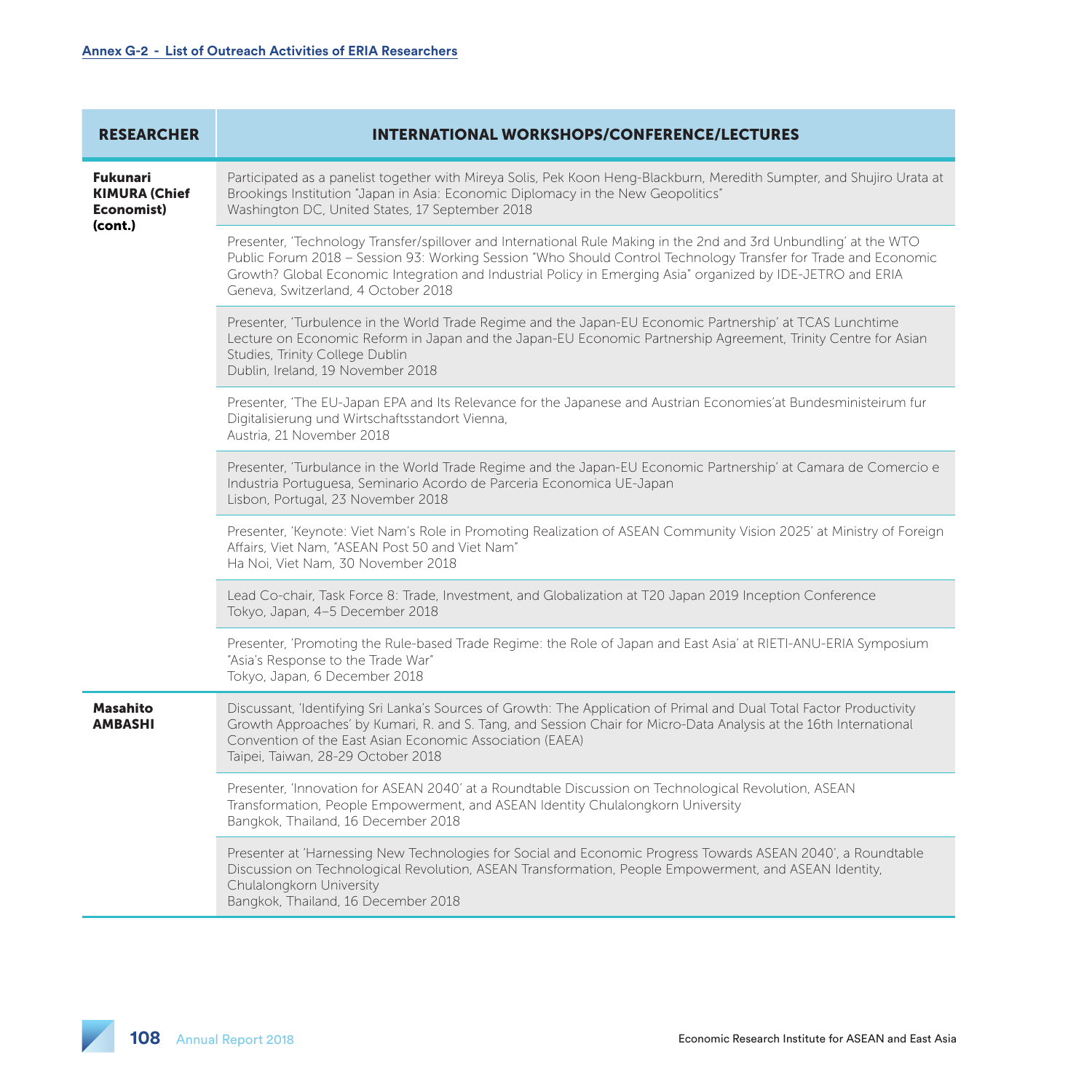| <b>RESEARCHER</b>                 | <b>INTERNATIONAL WORKSHOPS/CONFERENCE/LECTURES</b>                                                                                                                                                                                          |
|-----------------------------------|---------------------------------------------------------------------------------------------------------------------------------------------------------------------------------------------------------------------------------------------|
| Venkatachalam<br><b>ANBUMOZHI</b> | Session Chair at Focus Group Discussion on Enabling Renewable Energy Investment in ASEAN through Insurance and<br>Guarantee Schemes<br>Jakarta, Indonesia, 5 April 2018                                                                     |
|                                   | Keynote Speaker at an International Workshop on 'Unlocking the Door Towards Development: Improving Access to<br>Electricity in South East Asia', Konrad Adenauer Stifung Foundation<br>Bangkok, Thailand 15-17 April, 2018                  |
|                                   | Discussant at Risk ASEAN and Derivative Conference<br>Jakarta, Indonesia, 7 May 2018                                                                                                                                                        |
|                                   | Discussant at ASEAN High-level Dialogue on Ocean and Blue Economy: Enhancing Regional Cooperation on<br>Sustainable Fisheries and Marine Pollution in South East Asia<br>Jakarta, Indonesia, 8 May 2018                                     |
|                                   | Presenter, 'Green Climate Funding for Renewable Energy Projects' at the ASEAN Power Grid Summit 2018<br>Vientiane, Lao PDR, 21-23 May 2018                                                                                                  |
|                                   | Panelist at 'Towards A Comprehensive Approach on Climate Policy and Finance' at the Global Solutions Think Tank<br>Summit<br>Berlin, Germany, 27-29 May 2018                                                                                |
|                                   | Presenter, 'Scaling Up Private Investment for Low-Carbon Energy Transition: The Role of Regional Solution' at the 41st<br>International Association of Energy Economics (IAEE) Conference<br>Groningen, Netherlands, 10-13 June 2018        |
|                                   | Presenter, 'Overcoming barriers to geothermal energy development in Indonesia' at the Grand Renewable Energy<br>Conference and Exhibition<br>Yokohama, Japan, 17-20 June 2018                                                               |
|                                   | Presenter, 'Barriers to Geo-thermal energy use in East and South East Asia' at the Grand Renewable Energy<br>Conference<br>Yokohama, Japan, 20-22 June 2018                                                                                 |
|                                   | Panelist at ASEAN Working Group Meeting on Climate Change and Partnership Engagement, organized by Asian<br>Development Bank<br>Manila, Philippines, 25-26 June 2018                                                                        |
|                                   | Panelist at Forum on ASEAN Sustainable Urbanization Strategy<br>Singapore, Singapore, 7-8 July 2018                                                                                                                                         |
|                                   | Plenary Speaker at 'Public Private Partnership for Scaling Up Investment in Low-carbon Energy Transition' at the 2nd<br>International Conference on Energy Economics, University of the Philippines<br>Manila, Philippines, 19-20 July 2018 |
|                                   | Presenter, 'Mainstreaming Resilience into SDGs and Agriculture Trade Pact: Why and How?' at the 14th IRSA<br>conference "Strengthening Regional and Local Economy"<br>Solo, Indonesia, 23-24 July 2018                                      |

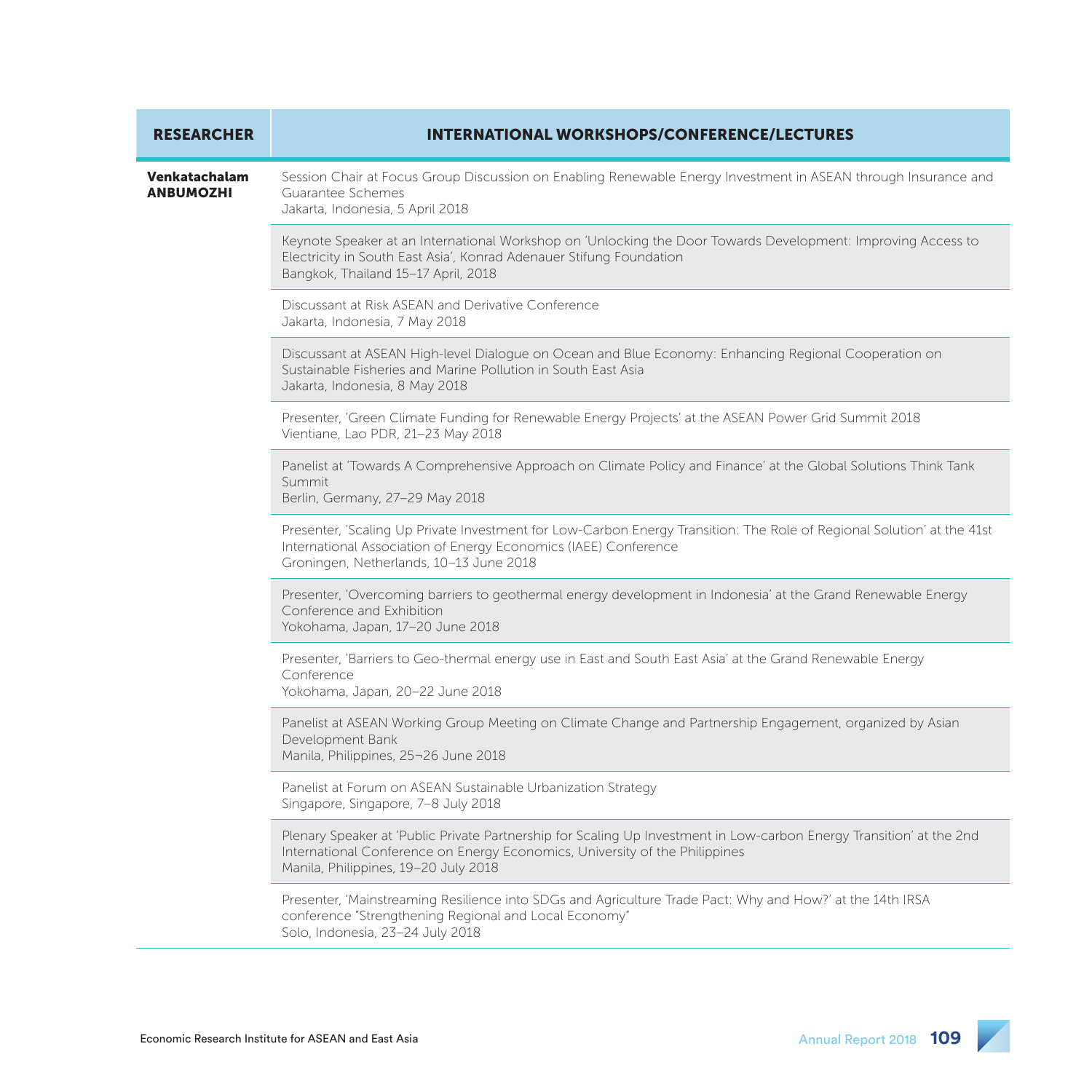| <b>RESEARCHER</b>                            | <b>INTERNATIONAL WORKSHOPS/CONFERENCE/LECTURES</b>                                                                                                                                                                                              |
|----------------------------------------------|-------------------------------------------------------------------------------------------------------------------------------------------------------------------------------------------------------------------------------------------------|
| Venkatachalam<br><b>ANBUMOZHI</b><br>(cont.) | Speaker at the International Workshop on Digital Economy and Agriculture, organized by Periyar University<br>Salem, India, 16 August 2018                                                                                                       |
|                                              | Discussant at the Policy Roundtable on Asia's Economic Outlook: Risks and Policy Responses, organized by Australian<br>National University<br>Canberra, Australia, 21 August 2018                                                               |
|                                              | Session Moderator at the Asian Think Tank Development Forum on Upgrading Human Capital and Skills Development<br>for Future Asia, organized by Australian National University<br>Canberra, Australia, 22-23 August 2018                         |
|                                              | Panelist at 'Bridges to the Future of Works' at T20 Summit<br>Buenos Aires, Argentina, 16-18 September 2018                                                                                                                                     |
|                                              | Panelist at 'Re-Powering Small Hydro' at the Second Global RE-INVEST India-ISA Partnership Conference<br>Greater Noida, India, 3-5 October 2018                                                                                                 |
|                                              | Presenter, 'Imbalances and Determinants in Financing Low-carbon Transition: A stochastic Frontier Analysis of<br>Emerging Economies in Asia' at the 86th International Atlantic Economic Society<br>New York, United States, 11-14 October 2018 |
|                                              | Keynote Speaker on 'Challenges and Opportunities for a Green ASEAN Grid System' at International Conference on<br>Green Energy and Sustainable Development<br>Phuket, Thailand, 24-26 October 2018                                              |
|                                              | Presented a paper at the High-level dialogue on Policy Actions Towards Circular Economy at the Global Sustainable<br>Technogym Innovation Conference<br>Brussels, Belgium, 28-30 November 2018                                                  |
|                                              | Presented at a workshop on 'Harnessing Technologies for Sustainable and Resilient ASEAN 2040', Chulalongkorn<br>University<br>Bangkok, Thailand, 16 December 2018                                                                               |
| <b>Lurong CHEN</b>                           | Speech 'A Full Joint Feasibility on ASEAN-Canada FTA' at ASEAN SEOM 2/49<br>Bali, Indonesia, 23 March 2018                                                                                                                                      |
|                                              | Presenter, 'A Study on Micro, Small, and Medium Enterprise Participation in the Digital Economy In ASEAN' at<br><b>ACCSMES Consultation Meeting</b><br>Luang Prabang, Lao PDR, 24 April 2018                                                    |
|                                              | Speech 'Modelling Results of a Potential ASEAN-Canada FTA' at ASEAN SEOM 3/49<br>Singapore, Singapore, 11 July 2018                                                                                                                             |
|                                              | Keynote speaker at the OECD Special Consultation on the Economic Outlook for Southeast Asia, China and India<br>Paris, France, 13 July 2018                                                                                                     |
|                                              | Chair at OECD-ERIA Joint Seminar on '2018 Regional Economic Outlook: Key Findings'<br>Jakarta, Indonesia, 23 July 2018                                                                                                                          |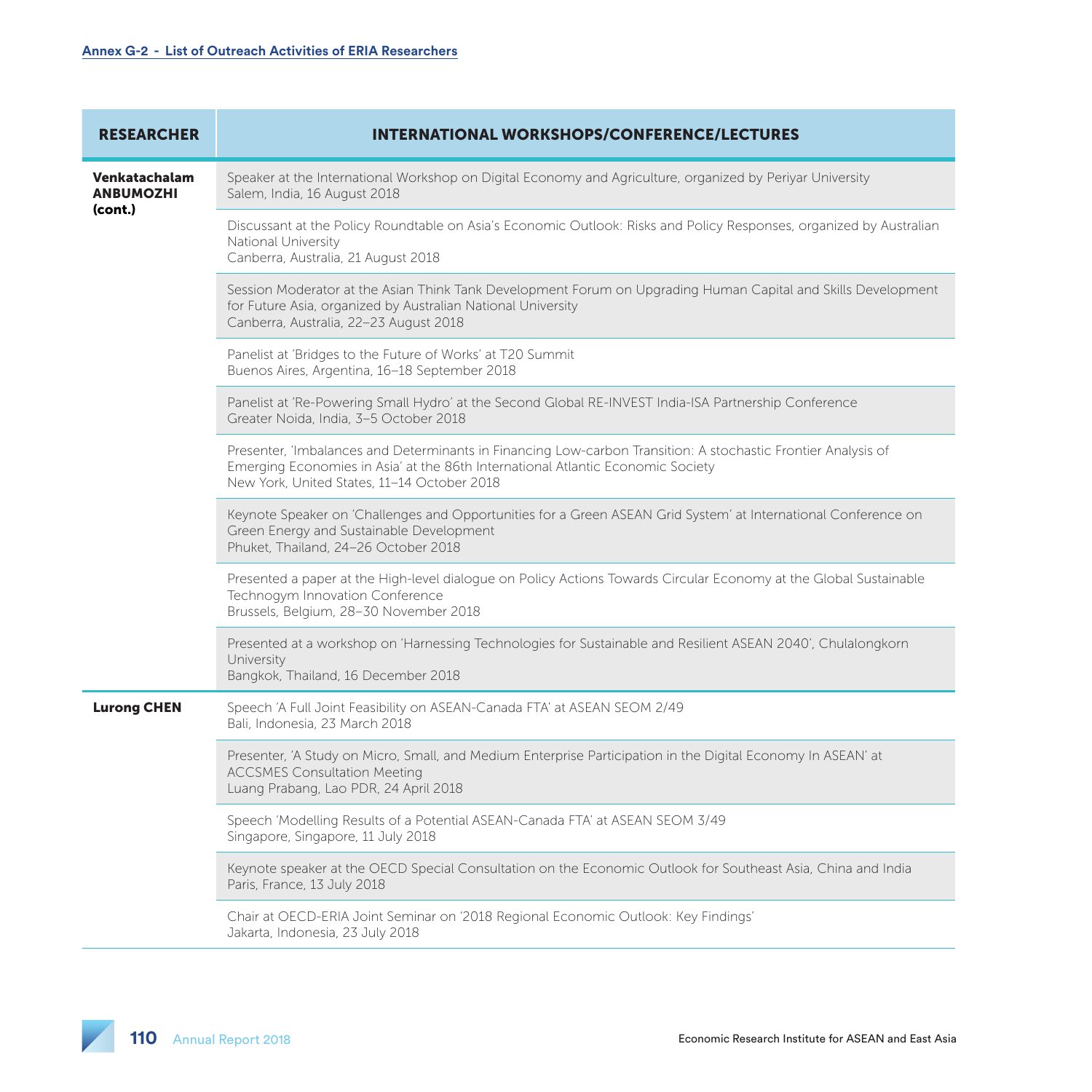| <b>RESEARCHER</b>           | <b>INTERNATIONAL WORKSHOPS/CONFERENCE/LECTURES</b>                                                                                                                                                                                   |
|-----------------------------|--------------------------------------------------------------------------------------------------------------------------------------------------------------------------------------------------------------------------------------|
|                             | Chair at the Asian Regional Roundtable on Macroeconomic and Structural Policy Challenges<br>Manila, Philippines, 26 July 2018                                                                                                        |
|                             | Presenter, 'Mega FTAs: Which Strategy for ASEAN' at the 14th Annual Conference of the Asia-Pacific Economic<br>Association<br>Los Angeles, United States, 3-4 August 2018                                                            |
|                             | Presenter, 'Feasibility on ASEAN-Canada FTA' at the AEM-Canada Consultation Meeting<br>Singapore, Singapore, 1 September 2018                                                                                                        |
|                             | Keynote speaker on 'Digitalization to Unlock the Potential of Development: Selected Issues' at the ICCAP 2018<br>Symposium, organized by the Ministry of Trade of Indonesia<br>Jakarta, Indonesia, 5 September 2018                  |
|                             | Keynote speaker at 'ASEAN-Canada FTA: Future Opportunities and Challenges'<br>Jakarta, Indonesia, 23 October 2018                                                                                                                    |
|                             | Panel at the 'East Asian Cooperation in a Changing World'<br>Beijing, China, 24 October 2018                                                                                                                                         |
|                             | Panel at the 'East Asian Cooperation: Retrospect and Prospect'<br>Beijing, China, 25 October 2018                                                                                                                                    |
|                             | Presenter, 'ASEAN Development in the Digital Economy: Getting Connected for E-commerce' at Korea Trade Research<br><b>Association Winter Conference</b><br>Seoul, Korea, 15 December 2018                                            |
| <b>Doan Thi Thanh</b><br>HA | Presenter, 'How NTMs and Good Regulatory Practice interact' at the ASEAN-CER Integration Partnership Forum<br>Da Nang, Viet Nam, 5 April 2018                                                                                        |
|                             | Keynote Speaker on 'The rise of NTMs and the role of FTAs/RTAs in addressing this phenomenon' at the Capacity<br>building workshop on Addressing Non-tariff barriers in FTAs and RTAs<br>Port Moresby, Papua New Guinea, 17 May 2018 |
|                             | Presented paper on Good Regulatory Practice (GRP) and Non-tariff Measures (NTMs) at the 27th Coordinating<br>Committee on Implementation of ATIGA<br>Vientiane, Lao PDR, 31 May 2018                                                 |
|                             | Presenter, 'Technical Change, Trade Liberalization and Employment Growth in China: A Structural Decomposition<br>Analysis' in Asian Economic Panel<br>Tokyo, Japan, 10-11 September 2018                                             |
|                             | Presenter, 'Agglomeration, Technology and Productivity Spillover: A Difference-in-Difference Approach' at the<br>Twentieth Annual Conference of European Trade Study Group Conference 2018<br>Warsaw, Poland, 13-15 September 2018   |
|                             | Presenter, 'Agglomeration, Productivity and Technology Spillover- The Case of Vietnamese Manufacturing' at<br>Convention of the East Asian Economic Association<br>Taipei, Taiwan, 27 October 2018                                   |

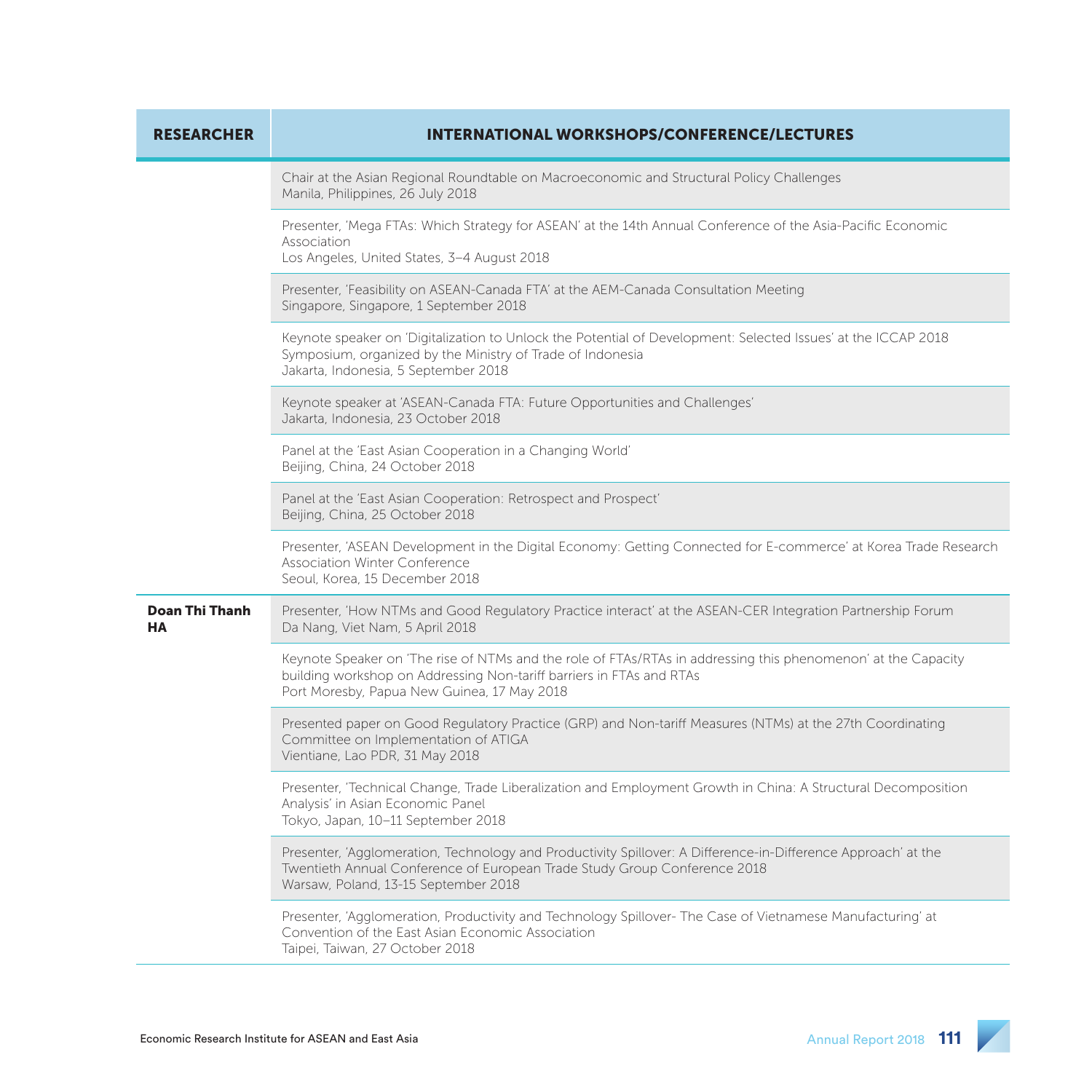| <b>RESEARCHER</b>               | <b>INTERNATIONAL WORKSHOPS/CONFERENCE/LECTURES</b>                                                                                                                                                                                                                                                      |
|---------------------------------|---------------------------------------------------------------------------------------------------------------------------------------------------------------------------------------------------------------------------------------------------------------------------------------------------------|
| Doan Thi Thanh<br>HA<br>(cont.) | Presenter, 'Introduction to NTMs' at Cambodia National Workshop on Addressing NTMs<br>Siem Reap, Cambodia, 19 November 2018                                                                                                                                                                             |
|                                 | Presenter, 'Introduction to NTMs' at Indonesia National Workshop on Addressing NTMs<br>Jakarta, Indonesia, 10 December 2018                                                                                                                                                                             |
| <b>HAN Phoumin</b>              | Presenter, 'Can we predict global oil price? The implication for energy security' at the 4th Oil and Gas Security<br>Network Forum<br>Tokyo, Japan, 8-9 March 2018                                                                                                                                      |
|                                 | Presenter, 'Financing biomass power generation' at the 2018 Asian Power Utility Forum Jakarta<br>Jakarta, Indonesia, 20 March 2018                                                                                                                                                                      |
|                                 | Presenter, 'Perspectives towards mutual benefits of Mekong-Japan Cooperation' at the Mekong-Japan Cooperation:<br>Progress and Challenges since 2015, organized by Cambodian Institute for Cooperation and Peace<br>Phnom Penh, Cambodia, 23 March 2018                                                 |
|                                 | Presenter, 'Environmental rules and regulation for the power plants and power grid development in ASEAN' at the<br><b>ASEAN Power Grid Summit</b><br>Vientiane, Lao PDR, 21 May 2018                                                                                                                    |
| Michikazu<br><b>KOJIMA</b>      | Panellist, Session on 'The 3Rs and Clean Air' in the Eight Regional 3R form in Asia and the Pacific, organized by The<br>United Nations Centre for Regional Development (UNCRD), Ministry of Housing and Urban Affairs of India and Ministry<br>of Environment of Japan<br>Indore, India, 10 April 2018 |
|                                 | Presenter, 'Activities of Asian Network on the Transboundary Movements of Hazardous Waste and the Observation<br>about the Impact of Chinese Regulation on Recycling in the Asian countries' at IMPEL Waste and TFS Conference<br>Vienna, Austria, 13 June 2018                                         |
|                                 | Presenter, 'Changing Global Recycling System and Japan' in Special Seminar co-organized by IDE-JETRO and ERIA<br>Tokyo, Japan, 18 June 2018                                                                                                                                                             |
|                                 | Presenter, at Symposium of Strategic Research on Global Mitigation and Local Adaptation to Climate Change<br>organized by Institut Teknologi Bandung and Tokyo Institute of Technology<br>Bandung, Indonesia, 18 September 2018                                                                         |
|                                 | Presenter, 'Extended Producer Responsibility on E-waste' at "Pendekatan EPR dalam Mengurangi Penyebaran PBDE<br>Pada E -Waste", organized by Institut Teknologi Bandung<br>Bandung, Indonesia, 18 September 2018                                                                                        |
|                                 | Panellist, Session on 'Circularity in Global Value Chain' in the World Circular Economy Forum 2018, organized by<br>Ministry of Environment, Japan, and Sitra<br>Yokohama, Japan, 23 October 2018                                                                                                       |
|                                 | Presenter, 'Impact of China's New Regulation on Recyclable Wastes on the Trend of TBM and Recycling Business in<br>Asia' in Workshop 2018 of the Asian Network for Prevention of Illegal Transboundary Movement of Hazardous Waste<br>Odate, Japan, 6 November 2018                                     |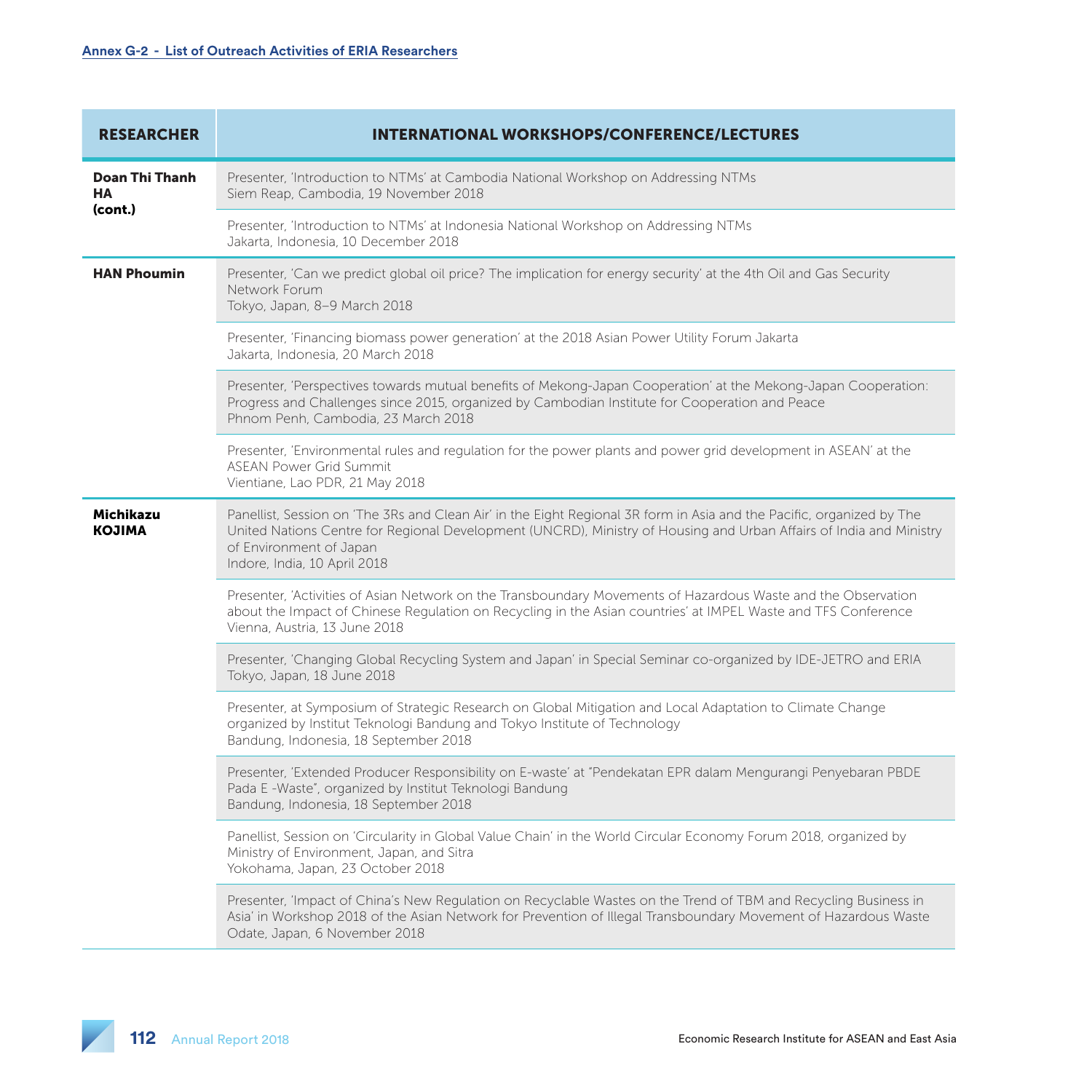| <b>RESEARCHER</b>        | <b>INTERNATIONAL WORKSHOPS/CONFERENCE/LECTURES</b>                                                                                                                                                                                                                                                                                                                              |
|--------------------------|---------------------------------------------------------------------------------------------------------------------------------------------------------------------------------------------------------------------------------------------------------------------------------------------------------------------------------------------------------------------------------|
|                          | Presenter, 'Resources for Driving Innovation in Green Technology' in 14th Asia Pacific Roundtable for Sustainable<br>Consumption and Production<br>Jakarta, Indonesia, 13 November 2018                                                                                                                                                                                         |
|                          | Presenter, 'Inter-Municipal Cooperation on SWM in Japan and other Asian countries' in IGRD-CPAf, UPLB/ IDE-JETRO/<br>ERIA Seminar on "Inter-Municipal Cooperation on Waste Management in Japan and Other Asian Countries"<br>Los Banos, Philippines, 23 November 2018                                                                                                           |
|                          | Presenter, 'A Review on Cooperation of Local Governments on Solid Waste Management in Asian Countries', at Annual<br>Conference of the Asian Group for Public Administration (AGPA)<br>Quezon City, Philippines, 26 November 2018                                                                                                                                               |
|                          | Presenter, 'Waste Management and Marine Litter' at "Learning Session on Marine Debris" organized by Ministry of<br>Marine Affairs and Fisheries and Center for Southeast Asian Studies (CSEAS) Indonesia<br>Jakarta, Indonesia, 6 February 2019                                                                                                                                 |
|                          | Presenter, 'Transboundary Movement of Recyclable Wastes: Current Management System and Practices in Asia-Pacific'<br>at the 9th Regional 3R Forum in Asia and Pacific, organized by the United Nations Centre for Regional Development<br>(UNCRD), Ministry of Natural Resource and Environment, Thailand and Ministry of Environment, Japan<br>Bangkok, Thailand, 4 March 2019 |
|                          | Presenter, 'Transboundary Movement of Recyclable Wastes' at Asia 3R Citizens Forum<br>Bangkok, Thailand, 5 March 2019                                                                                                                                                                                                                                                           |
| Osuke<br><b>KOMAZAWA</b> | Discussant at ABCD (Centre of Excellence for Ageing Business and Care Development) Symposium of Thammasat<br>University<br>Bangkok, Thailand, 17 August 2018                                                                                                                                                                                                                    |
|                          | Participant in Expert Meeting on the Future of Work in Asia: Skills Development Strategies to Promote Employment-<br>Rich and Equitable Growth in the Care Economy by International Training Centre of the International Labour<br>Organization<br>Turin, Italy, 17-19 September 2018                                                                                           |
|                          | Moderator at a multi-stakeholder approach to healthy and active aging, 'Accelerating Responses to Challenges<br>through Innovation', a side event of UNESCAP/UNFPA Midterm Review of Asian and Pacific Ministerial Declaration on<br>Population and Development<br>Bangkok, Thailand, 27 November 2018                                                                          |
|                          | Speaker at 'ASEAN's policy on population ageing and ERIA's activities' at Thailand Ageing Strategy Forum by<br>Thammasat University<br>Bangkok, Thailand, 29 November 2018                                                                                                                                                                                                      |
|                          | Lectured on 'Long-term care policy of Japan and Asia Health and Wellbeing Initiative' at the 10th lecture 'Population<br>Aging of Japan and Asia' of lecture-series 'SDGs for everybody' by Nagasaki University School of Tropical Medicine and<br>Global Health (in Japanese)<br>Tokyo, Japan, 8 February 2019                                                                 |
|                          | Keynote Speaker, 'Population Aging, SDGs and Asia Health and Wellbeing Initiative', at the 7th International Conference<br>for Universal Design<br>Bangkok, Thailand, 5 March 2019                                                                                                                                                                                              |

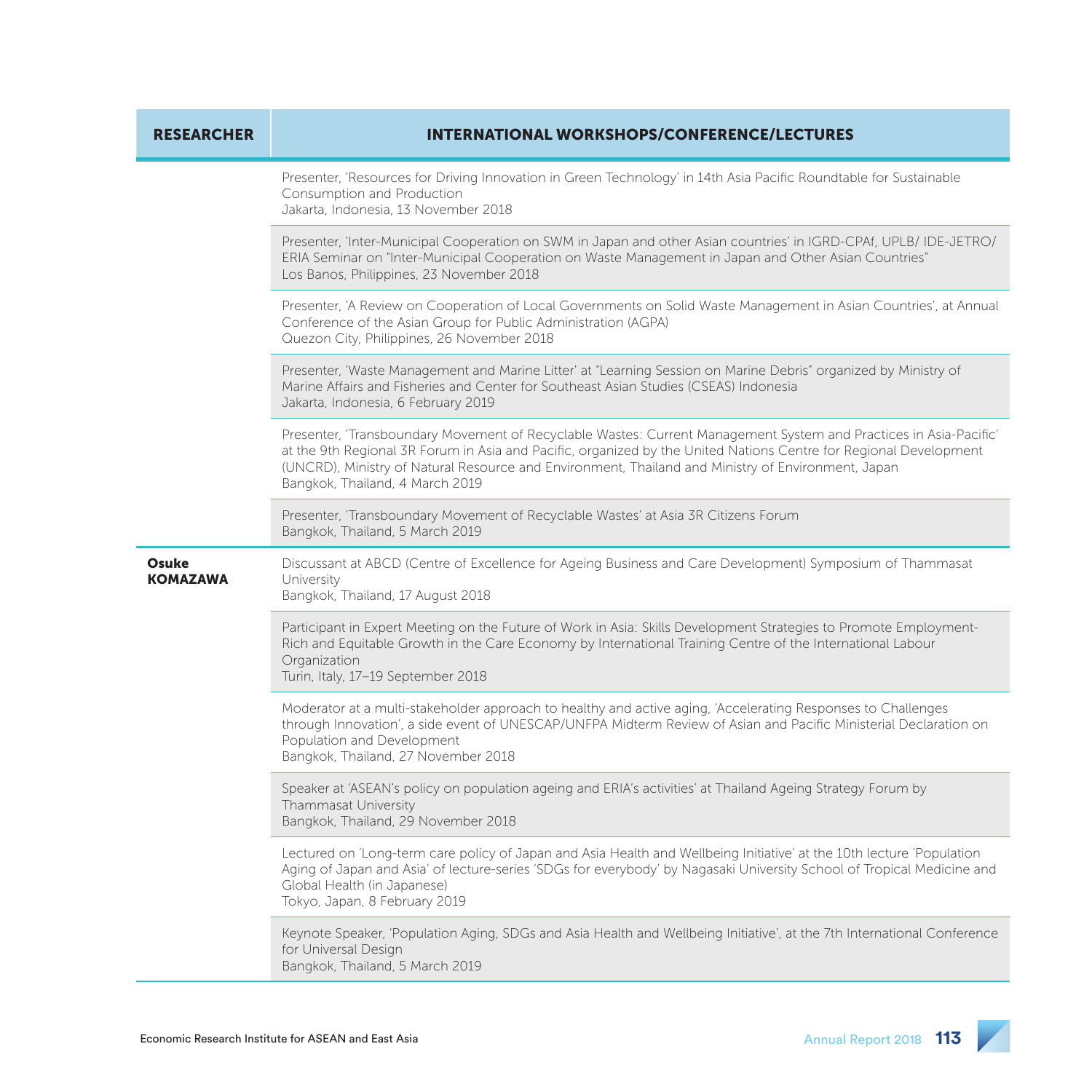| <b>RESEARCHER</b>                        | <b>INTERNATIONAL WORKSHOPS/CONFERENCE/LECTURES</b>                                                                                                                                                    |
|------------------------------------------|-------------------------------------------------------------------------------------------------------------------------------------------------------------------------------------------------------|
| Yanfei LI                                | Panelist at the ASEAN S&T Fellowship Orientation Workshop, organized by ASEAN Secretariat<br>Jakarta, Indonesia, 26 July 2018                                                                         |
|                                          | Presented at the 8th ACE Webinar 'Small Scale LNG Role in ASEAN Interconnection' at ASEAN Centre for Energy<br>Jakarta, Indonesia, 3 September 2018                                                   |
|                                          | Presented at the First Workshop of the Feasibility Study on ASEAN Multilateral Power Trade, organized by International<br>Energy Agency and ASEAN Secretariat<br>Jakarta, Indonesia, 5 September 2018 |
|                                          | Presented at the 36th USAEE/IAEE Conference on 'Electrification of Road Transport in ASEAN and Energy Security'<br>Washington DC, United States, 25 September 2018                                    |
|                                          | Presented at the State of Indo-Pacific Clean Energy Transition at CSIS<br>Washington DC, United States, 26 September 2018                                                                             |
|                                          | Presented at the ASEAN Energy Business Forum 2018 on 'What Does It Take to Realise the ASEAN Power Grid'<br>Singapore, Singapore, 29 October 2018                                                     |
|                                          | Presented at Global Climate Politics and China's Role: Between Katowice and New York<br>Shanghai, China, 22 February 2019                                                                             |
| <b>Dionisius</b><br><b>NARJOKO</b>       | Participated in the 5th Meeting of the ASEAN Coordinating Committee on Micro, Small and Medium Enterprises<br>(ACCMSME)<br>Luang Prabang, Lao PDR, 2-6 April 2018                                     |
|                                          | Participated in the 14th IRSA International Conference<br>Solo, Indonesia, 21-24 July 2018                                                                                                            |
|                                          | Participated in the 50th ASEAN Economic Ministers' (AEM) Meeting<br>Singapore, Singapore, 26 August-1 September 2018                                                                                  |
|                                          | Participated in the 16th EAEA International Convention at Taiwan University<br>26-28 October 2018, Taipei, Taiwan                                                                                     |
|                                          | Participated in the First International Conference on Business Dynamics - Sunway College<br>Kuala Lumpur, Malaysia, 26-27 November 2018                                                               |
|                                          | Participated in the 'ASEAN Post 50 and Viet Nam' Symposium, organized by Ministry of Foreign Affairs<br>Ha Noi, Viet Nam, 30 November 2018                                                            |
| <b>Alloysius Joko</b><br><b>PURWANTO</b> | Chair at the 'Moving Towards Green Logistics in Indonesia', a workshop organized by Deutsche Gesellschaft für<br>Internationale Zusammenarbeit (GIZ), Jakarta, Indonesia, 7 February 2019             |

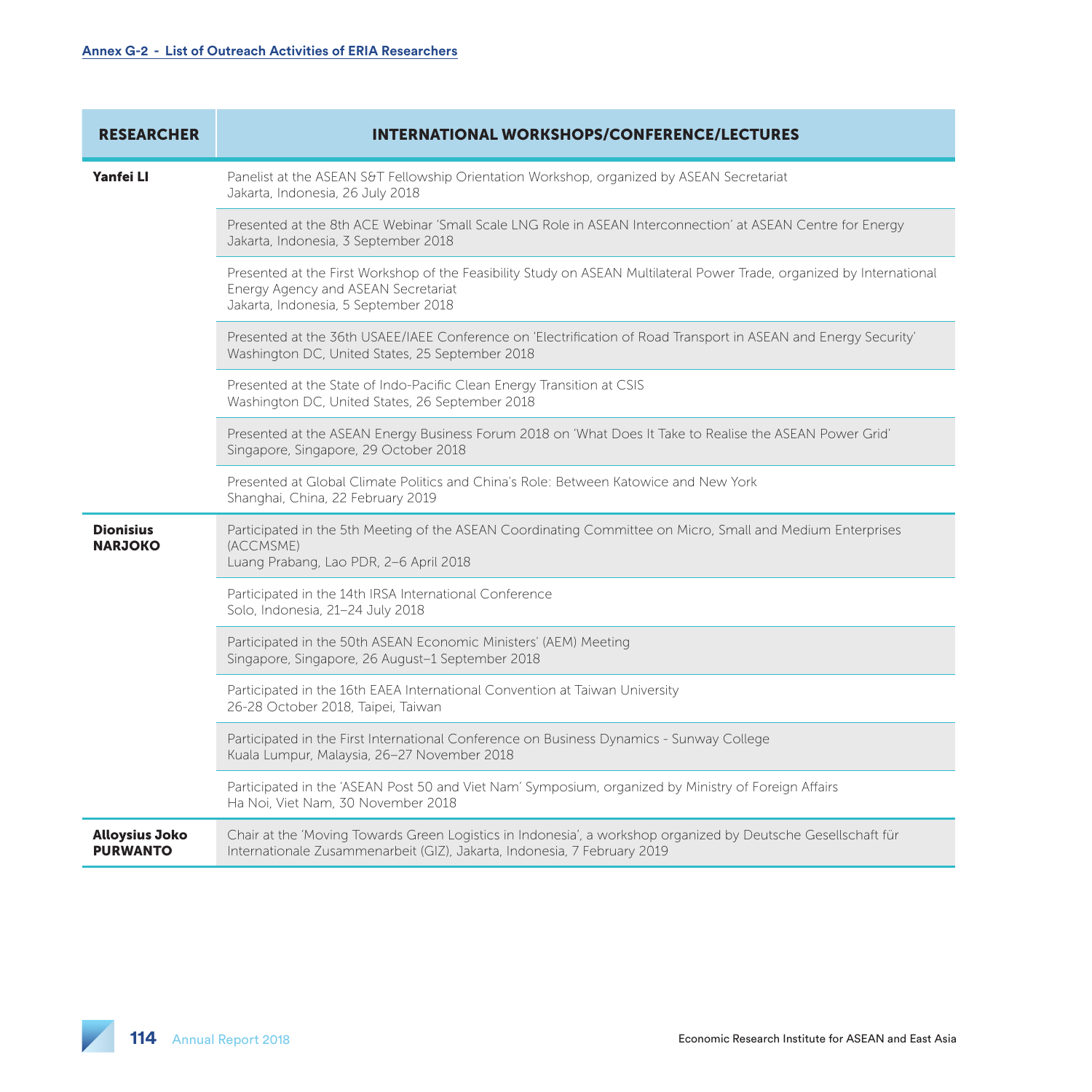| <b>RESEARCHER</b>                 | <b>INTERNATIONAL WORKSHOPS/CONFERENCE/LECTURES</b>                                                                                                                                                                                                                          |
|-----------------------------------|-----------------------------------------------------------------------------------------------------------------------------------------------------------------------------------------------------------------------------------------------------------------------------|
| <b>Rashesh</b><br><b>SHRESHTA</b> | Presenter, 'Challenges and opportunities in the future world of work' at the 16th Economix Seminar<br>Jakarta, Indonesia, 5 November 2018                                                                                                                                   |
|                                   | Presenter, 'Early life shocks, cognitive ability, and labor market outcomes in Indonesia' at the East Asian Economic<br><b>Association Meetings</b><br>Taipei, Taiwan, 27-28 October 2018                                                                                   |
|                                   | Presenter, 'Early Life Exposure to Air Pollution, Cognitive Development, and Labor Market Outcomes' at the Forum<br>Kajian Pembangunan Seminar, organized by SMERU Research Institute<br>Jakarta, Indonesia, 25 October 2018                                                |
|                                   | Presenter, 'Early life shocks, cognitive ability, and labor market outcomes in Indonesia' at Asian Economic Panel: an<br>Economic Forum Dedicated to Formulating the Best Practical Solutions<br>Tokyo, Japan, 10-11 September 2018                                         |
|                                   | Presenter, 'Complementarity of ASEAN Efforts to Implement Safe Migration with GCM and SDGs' at Regional Multi-<br>Stakeholders Forum: Responsible Business Conduct for Safe Labour Migration in ASEAN (Commentator), Manila,<br>Philippines, 19-20 September 2018           |
|                                   | Discussant, 'First ASCC Consultative Meeting with Think Tanks in ASEAN Member States' at ASEAN Secretariat<br>Jakarta, Indonesia, 21 February 2019                                                                                                                          |
|                                   | Discussant, Coordination Meeting on Study on Migration/Urbanisation at ASEAN Secretariat<br>Jakarta, Indonesia, 14 March 2019                                                                                                                                               |
|                                   | Presenter, ASEAN Joint Business Councils Meeting Innovation Working Group, JETRO<br>Tokyo, Japan, 28 March 2019                                                                                                                                                             |
| Junichi WADA                      | Presenter at the Third Coordination Meeting and the Second Workshop on Study on Formation of the AGTP (ASEAN<br>Generation and Transmission System Planning Institution) and ATSO (ASEAN Transmission System Operators<br>Institution)<br>Bangkok, Thailand, 3-4 April 2018 |
|                                   | Presenter at workshop on International Best Practices in Multilateral Power Trade<br>Jakarta, Indonesia, 5 September 2018                                                                                                                                                   |
|                                   | Presenter at the 22nd meeting ASEAN Power Grid Consultative Committee<br>Bohol, Philippines, 27 November 2018                                                                                                                                                               |
|                                   | Presenter at the 27th meeting of the HAPUA Working Committee<br>Bohol, Philippines, 28 November 2018                                                                                                                                                                        |
|                                   | Presenter at the 34th meeting of the HAPUA council<br>Bohol, Philippines, 29 November 2018                                                                                                                                                                                  |
|                                   | Presenter at Joint Launching Workshop for Biomass Supply Chain for Power Generation and Transmission highway in<br><b>GMS</b><br>Bangkok, Thailand, 31 January 2019                                                                                                         |